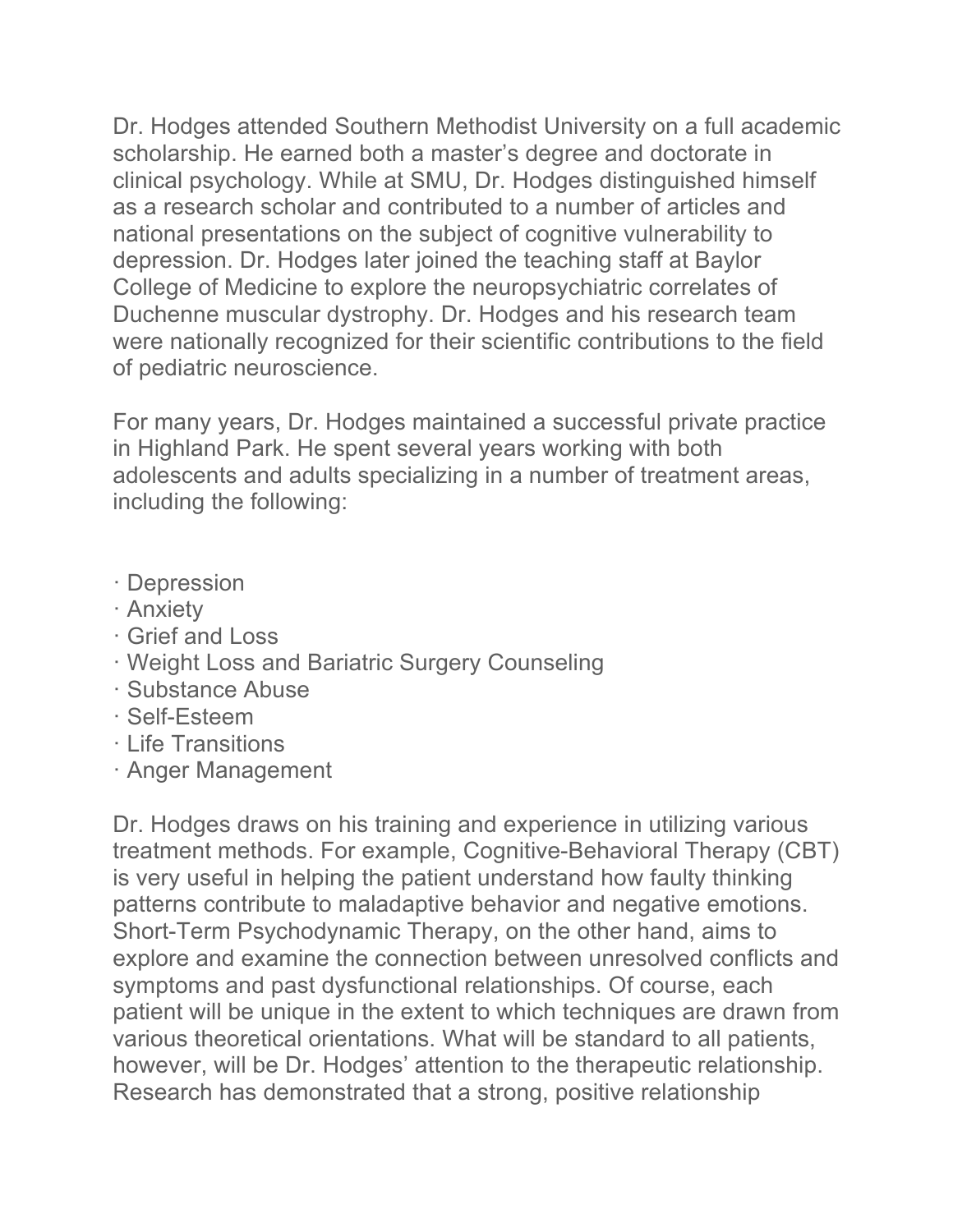between the psychologist and patient is the most important variable in predicting patient response to intervention, irrespective of theoretical orientation. Therefore, Dr. Hodges places great emphasis on developing trust with his patients through genuineness, warmth, empathy, respect, and affirmation.

In addition to his work as a clinical psychologist, Dr. Hodges has received additional intensive training in bariatric behavioral health. He is a certified trainer for the 'Am I Hungry Mindful Eating Program for Bariatric Surgery Patients' program. With this training, psychologists can offer a comprehensive program that provides the behavioral, nutritional, physical activity, and post-surgical self-care skills and strategies that are essential for long-term success following gastric bypass, sleeve, or gastric banding.

A multidimensional approach to pre- and post-surgical care will:

- · Improve your outcomes
- · Decrease complications
- · Increase patient satisfaction

Bariatric counseling helps patients identify the thoughts, feelings, and triggers associated with eating mindlessly. In addition to gaining a more sophisticated and global sense of self-awareness, bariatric patients learn to develop a healthier relationship with food. Patients learn to eat more mindfully by appreciating the self-punitive nature of emotional eating, identifying emotional eating triggers, learning more adaptive coping skills to deal with strong negative emotions, and developing a better understanding of the role of hunger and satiety in weight management.

Mindfulness is beneficial, because it teaches us to focus our attention and awareness on what is happening right now. This, in turn, helps us disengage from habitual, unsatisfying, and unskillful habits and behaviors. Specifically, mindful eating skills help resolve problems after bariatric surgery, including: